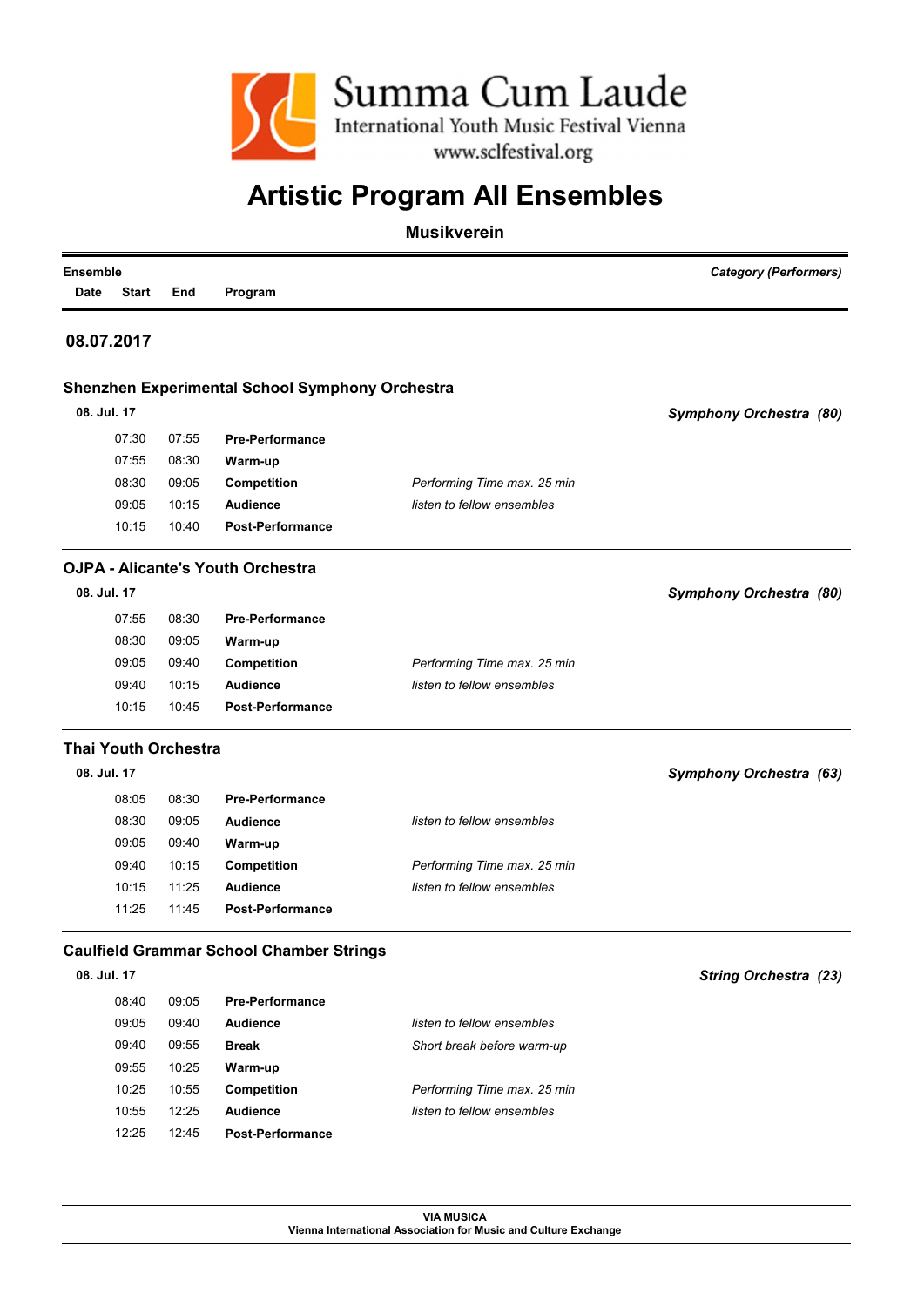

#### Musikverein

| <b>Ensemble</b> |              |       |                                                  |                                               | <b>Category (Performers)</b> |
|-----------------|--------------|-------|--------------------------------------------------|-----------------------------------------------|------------------------------|
| <b>Date</b>     | <b>Start</b> | End   | Program                                          |                                               |                              |
|                 |              |       |                                                  |                                               |                              |
|                 |              |       | <b>Manila Symphony Junior Orchestra</b>          |                                               |                              |
|                 | 08. Jul. 17  |       |                                                  |                                               | <b>String Orchestra (38)</b> |
|                 | 09:15        | 09:40 | <b>Pre-Performance</b>                           |                                               |                              |
|                 | 09:40        | 10:15 | <b>Audience</b>                                  | listen to fellow ensembles                    |                              |
|                 | 10:15        | 10:25 | <b>Break</b>                                     | short break before warm-up                    |                              |
|                 | 10:25        | 10:55 | Warm-up                                          |                                               |                              |
|                 | 10:55        | 11:25 | <b>Competition</b>                               | Performing Time max. 25 min                   |                              |
|                 | 11:25        | 11:55 | <b>Audience</b>                                  | listen to fellow ensembles                    |                              |
|                 | 11:55        | 12:20 | <b>Post-Performance</b>                          |                                               |                              |
|                 |              |       | <b>Ballarat Grammar Senior Strings</b>           |                                               |                              |
|                 | 08. Jul. 17  |       |                                                  |                                               | <b>String Orchestra (17)</b> |
|                 | 10:00        | 10:25 | <b>Pre-Performance</b>                           |                                               |                              |
|                 | 10:25        | 10:55 | <b>Audience</b>                                  | listen to fellow ensembles                    |                              |
|                 | 10:55        | 11:25 | Warm-up                                          | for orchestra; choir stays in audience        |                              |
|                 | 11:25        | 11:55 | <b>Competition</b>                               | Performing Time max. 25 min - orchestra.      |                              |
|                 | 11:55        | 12:15 | <b>Post-Performance</b>                          |                                               |                              |
|                 | 17:50        | 18:10 | <b>Pre-Performance</b>                           | orchestra goes straight to Golden Hall        |                              |
|                 | 18:10        | 19:25 | <b>Audience</b>                                  | Audience while Choir on stage / listen to fel |                              |
|                 | 19:25        | 19:45 | <b>Post-Performance</b>                          | Departe Musikverein with choir                |                              |
|                 |              |       | <b>Caulfield Grammar School Kreisler Strings</b> |                                               |                              |
| 08. Jul. 17     |              |       |                                                  |                                               | Celebration (27)             |
|                 | 08:40        | 09:05 | <b>Pre-Performance</b>                           |                                               |                              |
|                 | ng·n5        | 11.25 | <b>Audionco</b>                                  | listen to fellow ensembles                    |                              |

| 00. <del>1</del> 0 | ັບອ.ບຸ | LIG-LAININGIICA         |                             |             |
|--------------------|--------|-------------------------|-----------------------------|-------------|
| 09:05              | 11:25  | Audience                | listen to fellow ensembles  |             |
| 11:25              | 11:55  | Warm-up                 |                             |             |
| 11:55              | 12:25  | <b>Concert</b>          | Performing Time max. 25 min | Celebration |
| 12:25              | 12:45  | <b>Post-Performance</b> |                             |             |
|                    |        |                         |                             |             |

*Celebration (47)*

#### Loreto Mandeville Hall Toorak Orchestra

| 08. Jul. 17 |       |                         |                                            |
|-------------|-------|-------------------------|--------------------------------------------|
| 11.05       | 11.25 | <b>Pre-Performance</b>  |                                            |
| 11:25       | 11:55 | Audience                | listen to fellow ensembles                 |
| 11:55       | 12:25 | Warm-up                 | Choir will stay in Audience                |
| 12:25       | 12:55 | Concert                 | Performing Time max. 25 min. Choir will be |
| 12:55       | 13:30 | Audience                | listen to fellow ensembles                 |
| 13:30       | 13:45 | <b>Post-Performance</b> |                                            |

VIA MUSICA Vienna International Association for Music and Culture Exchange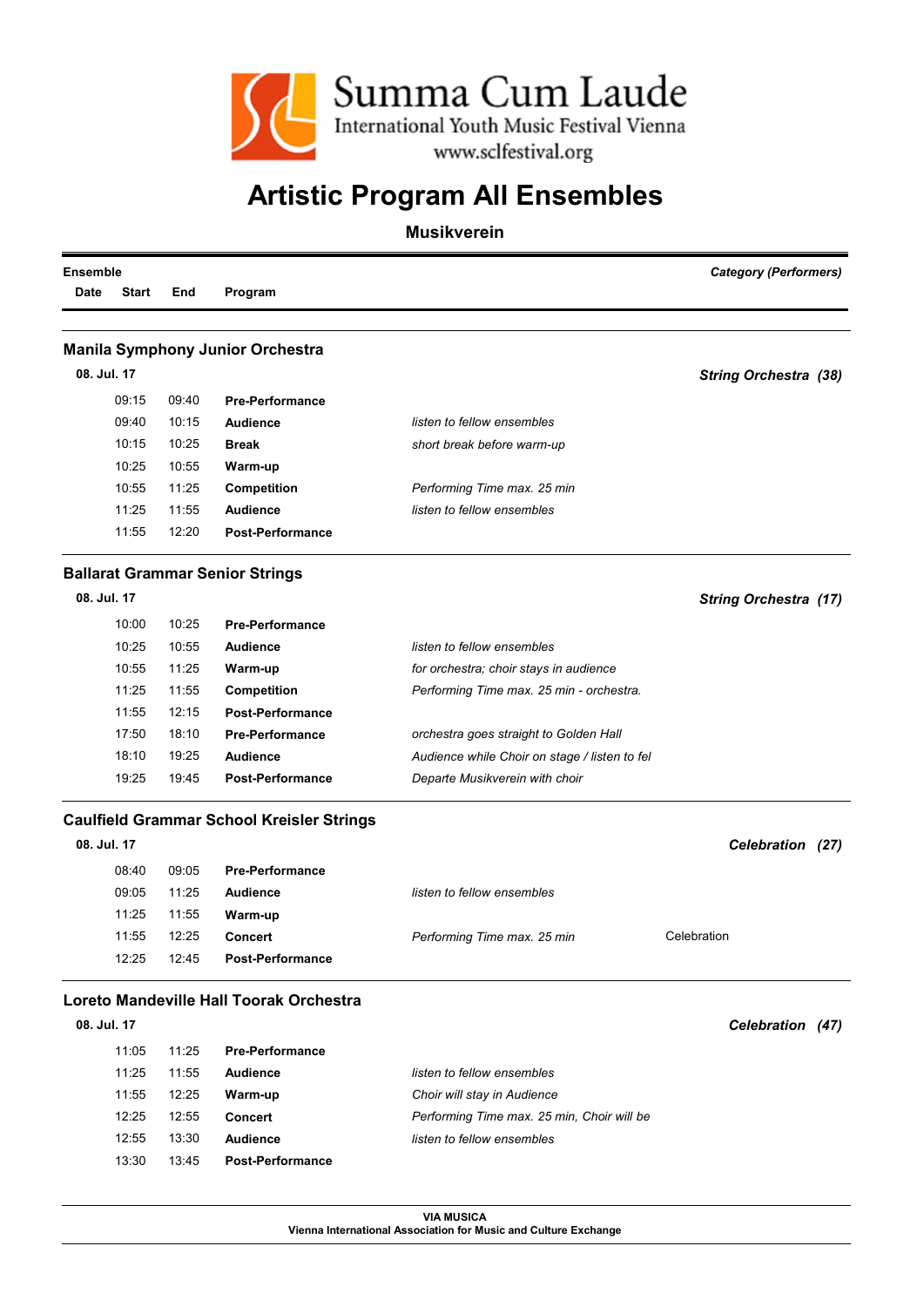

| <b>Ensemble</b> |              |                                 | <b>Category (Performers)</b>                               |                             |                                |
|-----------------|--------------|---------------------------------|------------------------------------------------------------|-----------------------------|--------------------------------|
| <b>Date</b>     | <b>Start</b> | End                             | Program                                                    |                             |                                |
|                 |              |                                 |                                                            |                             |                                |
|                 |              |                                 | <b>New Jersey Youth Symphony</b>                           |                             |                                |
|                 | 08. Jul. 17  |                                 |                                                            |                             | Symphony Orchestra (90)        |
|                 | 11:00        | 11:25                           | <b>Pre-Performance</b>                                     |                             |                                |
|                 | 11:25        | 12:25                           | <b>Audience</b>                                            | listen to fellow ensembles  |                                |
|                 | 12:25        | 12:55                           | Warm-up                                                    |                             |                                |
|                 | 12:55        | 13:30                           | Competition                                                | Performing Time max. 25 min |                                |
|                 | 13:30        | 13:50                           | <b>Post-Performance</b>                                    |                             |                                |
|                 |              |                                 | <b>Florida Symphony Youth Orchestra</b>                    |                             |                                |
|                 | 08. Jul. 17  |                                 |                                                            |                             | <b>Symphony Orchestra (55)</b> |
|                 | 12:00        | 12:25                           | <b>Pre-Performance</b>                                     |                             |                                |
|                 | 12:25        | 12:55                           | <b>Audience</b>                                            | listen to fellow ensembles  |                                |
|                 | 12:55        | 13:30                           | Warm-up                                                    |                             |                                |
|                 | 13:30        | 14:05                           | <b>Competition</b>                                         | Performing Time max. 25 min |                                |
|                 | 14:05        | 14:40                           | <b>Audience</b>                                            | listen to fellow ensembles  |                                |
|                 | 14:40        | 14:55                           | <b>Post-Performance</b>                                    |                             |                                |
|                 |              |                                 | Kang Chiao International School Orchestra (Xiugang Campus) |                             |                                |
|                 | 08. Jul. 17  |                                 |                                                            |                             | <b>Symphony Orchestra (72)</b> |
|                 | 12:30        | 12:55                           | <b>Pre-Performance</b>                                     |                             |                                |
|                 | 12:55        | 13:30                           | <b>Audience</b>                                            | listen to fellow ensembles  |                                |
|                 | 13:30        | 14:05                           | Warm-up                                                    |                             |                                |
|                 | 14:05        | 14:40                           | <b>Competition</b>                                         | Performing Time max. 25 min |                                |
|                 | 14:40        | 15:50                           | <b>Audience</b>                                            | listen to fellow ensembles  |                                |
|                 | 15:50        | 16:15                           | <b>Post-Performance</b>                                    |                             |                                |
|                 |              | <b>Chin-Ai String Orchestra</b> |                                                            |                             |                                |
|                 | 08. Jul. 17  |                                 |                                                            |                             | String Orchestra (31)          |
|                 | 13:10        | 13:30                           | <b>Pre-Performance</b>                                     |                             |                                |
|                 | 13:30        | 14:05                           | <b>Audience</b>                                            | listen to fellow ensembles  |                                |
|                 | 14:05        | 14:20                           | <b>Break</b>                                               | short break before warm-up  |                                |
|                 | 14:20        | 14:50                           | Warm-up                                                    |                             |                                |
|                 | 14:50        | 15:20                           | Competition                                                | Performing Time max. 25 min |                                |
|                 | 15:20        | 15:40                           | <b>Post-Performance</b>                                    |                             |                                |
|                 |              |                                 |                                                            |                             |                                |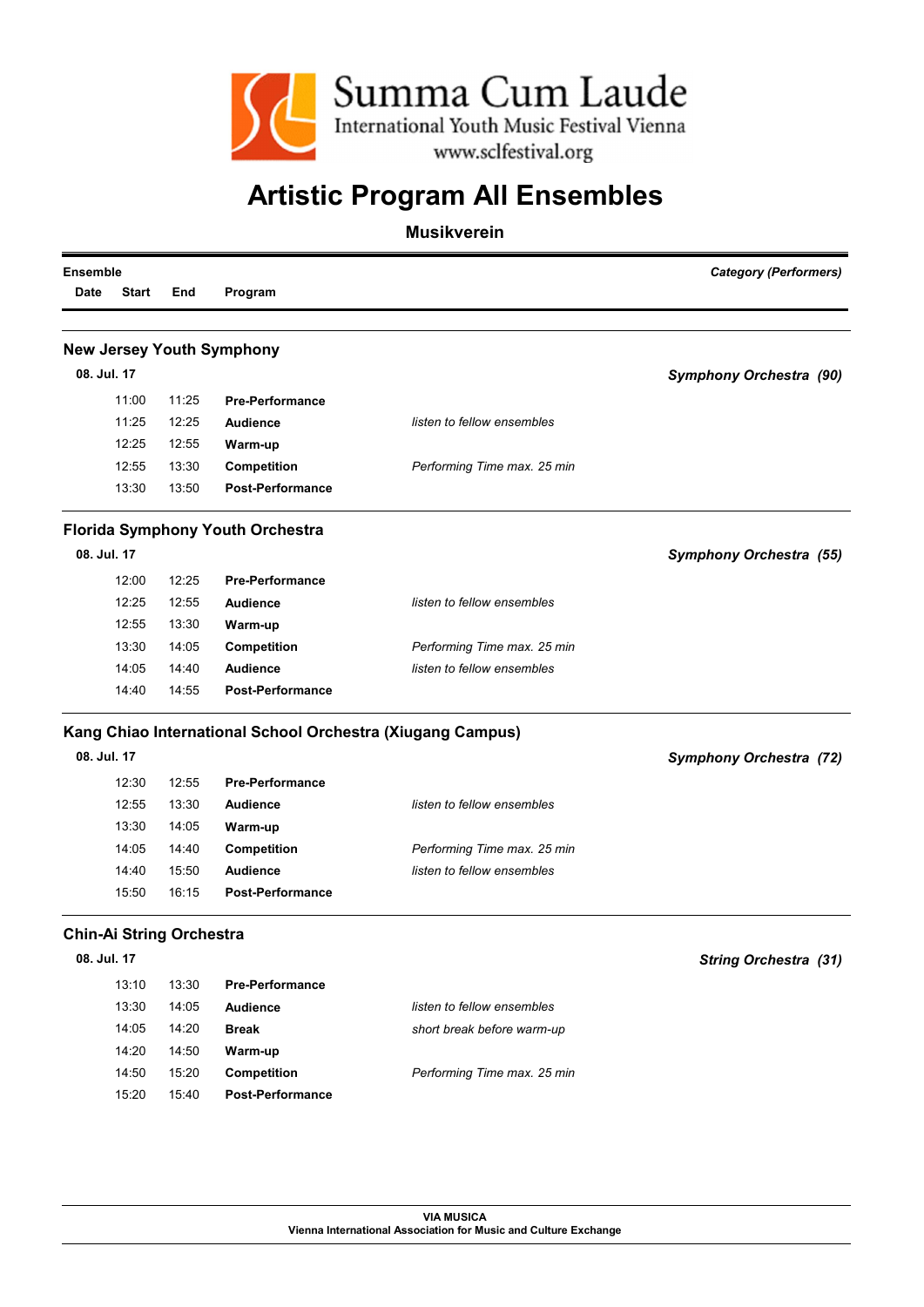

#### Musikverein

| <b>Ensemble</b> |                     |       |                                                              |                                                           | <b>Category (Performers)</b> |
|-----------------|---------------------|-------|--------------------------------------------------------------|-----------------------------------------------------------|------------------------------|
| Date            | <b>Start</b>        | End   | Program                                                      |                                                           |                              |
|                 |                     |       |                                                              |                                                           |                              |
|                 |                     |       | Zhong-Zheng Junior High School String Orchestra              |                                                           |                              |
|                 | 08. Jul. 17         |       |                                                              |                                                           | <b>String Orchestra (49)</b> |
|                 | 13:50               | 14:05 | <b>Pre-Performance</b>                                       |                                                           |                              |
|                 | 14:05               | 14:40 | <b>Audience</b>                                              | listen to fellow ensembles                                |                              |
|                 | 14:40               | 14:50 | <b>Break</b>                                                 | short break before warm up                                |                              |
|                 | 14:50               | 15:20 | Warm-up                                                      |                                                           |                              |
|                 | 15:20               | 15:50 | <b>Competition</b>                                           | Performing Time max. 25 min                               |                              |
|                 | 15:50               | 16:50 | Audience                                                     | listen to fellow ensembles                                |                              |
|                 | 16:50               | 17:15 | <b>Post-Performance</b>                                      |                                                           |                              |
|                 | Zapolski Strings    |       |                                                              |                                                           |                              |
|                 | 08. Jul. 17         |       |                                                              |                                                           | <b>String Orchestra (58)</b> |
|                 | 14:30               | 14:50 | <b>Pre-Performance</b>                                       |                                                           |                              |
|                 | 14:50               | 15:20 | Audience                                                     | listen to fellow ensembles                                |                              |
|                 | 15:20               | 15:50 | Warm-up                                                      |                                                           |                              |
|                 | 15:50               | 16:20 | Competition                                                  | Performing Time max. 25 min                               |                              |
|                 | 16:20               | 16:50 | Audience                                                     | listen to fellow ensembles                                |                              |
|                 | 16:50               | 17:20 | <b>Post-Performance</b>                                      |                                                           |                              |
|                 |                     |       | <b>Camberwell Girls Grammar School Tour String Orchestra</b> |                                                           |                              |
|                 | 08. Jul. 17         |       |                                                              |                                                           | Celebration (25)             |
|                 | 15:00               | 15:20 | <b>Pre-Performance</b>                                       |                                                           |                              |
|                 | 15:20               | 15:50 | <b>Audience</b>                                              | listen to fellow ensembles                                |                              |
|                 | 15:50               | 16:20 | Warm-up                                                      | for string orchestra                                      |                              |
|                 | 16:20               | 16:50 | <b>Concert</b>                                               | Performing Time max. 25 min                               | Celebration                  |
|                 | 16:50               | 17:20 | <b>Post-Performance</b>                                      | break before audience                                     |                              |
|                 | 17:20               | 18:10 | Audience                                                     | listen to fellow ensembles                                |                              |
|                 | 18:10               | 18:30 | <b>Post-Performance</b>                                      |                                                           |                              |
|                 | <b>Efroni Choir</b> |       |                                                              |                                                           |                              |
|                 | 08. Jul. 17         |       |                                                              |                                                           | Celebration (36)             |
|                 | 16:10               | 16:20 | <b>Pre-Performance</b>                                       |                                                           |                              |
|                 | 16:20               | 16:55 |                                                              |                                                           |                              |
|                 |                     |       | <b>Audience</b>                                              | listen to fellow ensembles                                |                              |
|                 | 16:55               | 17:20 | Warm-up                                                      |                                                           |                              |
|                 | 17:20               | 17:45 | <b>Concert</b><br><b>Audience</b>                            | Performing Time max. 20 min<br>listen to fellow ensembles | Celebration                  |
|                 | 17:45               | 18:35 |                                                              |                                                           |                              |
|                 | 18:35               | 19:00 | Post-Performance                                             |                                                           |                              |

VIA MUSICA Vienna International Association for Music and Culture Exchange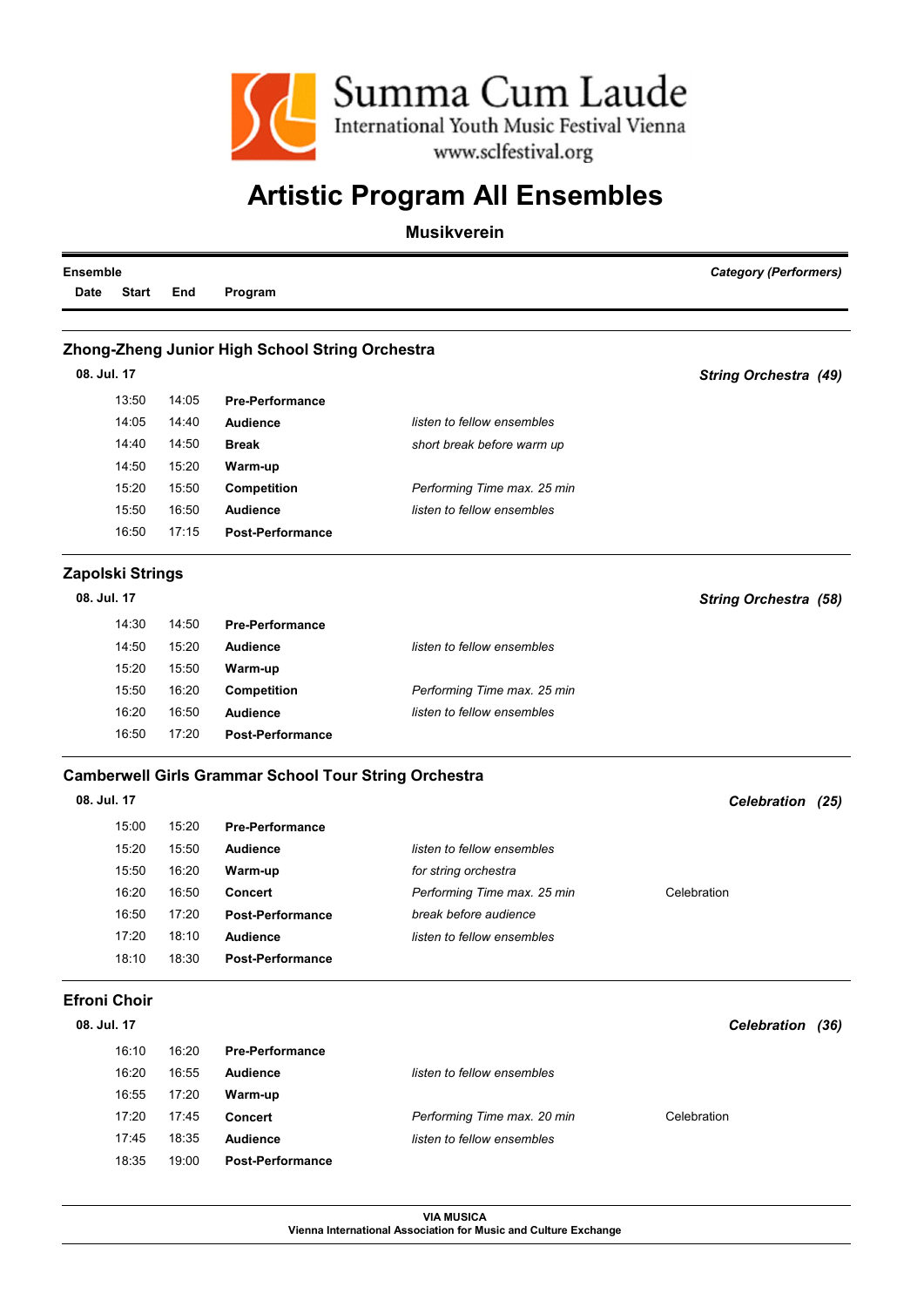

Musikverein

| <b>Ensemble</b> |              | <b>Category (Performers)</b> |                                                            |                                                               |                         |
|-----------------|--------------|------------------------------|------------------------------------------------------------|---------------------------------------------------------------|-------------------------|
| Date            | <b>Start</b> | End                          | Program                                                    |                                                               |                         |
|                 |              |                              |                                                            |                                                               |                         |
|                 |              |                              | <b>Camberwell Girls Grammar School Tour Choir</b>          |                                                               |                         |
| 08. Jul. 17     |              |                              |                                                            |                                                               | Celebration (30)        |
|                 | 15:00        | 15:20                        | <b>Pre-Performance</b>                                     |                                                               |                         |
|                 | 15:20        | 16:50                        | <b>Audience</b>                                            | listen to fellow ensembles                                    |                         |
|                 | 16:50        | 17:20                        | <b>Pre-Performance</b>                                     | short break before warm up                                    |                         |
|                 | 17:20        | 17:45                        | Warm-up                                                    | for tour choir                                                |                         |
|                 | 17:45        | 18:10                        | <b>Concert</b>                                             | Performing Time max. 20 min                                   | Celebration             |
|                 | 18:10        | 18:30                        | <b>Post-Performance</b>                                    |                                                               |                         |
|                 |              |                              |                                                            | St Paul's Co Educational College Primary School Concert Choir |                         |
| 08. Jul. 17     |              |                              |                                                            |                                                               | Children's Choir (67)   |
|                 | 16:55        | 17:20                        | <b>Pre-Performance</b>                                     |                                                               |                         |
|                 | 17:20        | 17:45                        | <b>Audience</b>                                            | listen to fellow ensembles                                    |                         |
|                 | 17:45        | 18:10                        | Warm-up                                                    |                                                               |                         |
|                 | 18:10        | 18:35                        | Competition                                                | Performing Time max. 20 min                                   |                         |
|                 | 18:35        | 19:00                        | <b>Audience</b>                                            | listen to fellow ensembles                                    |                         |
|                 | 19:00        | 19:20                        | <b>Post-Performance</b>                                    |                                                               |                         |
|                 |              |                              | <b>SKH Lam Kau Mow Secondary School</b>                    |                                                               |                         |
| 08. Jul. 17     |              |                              |                                                            |                                                               | <b>Mixed Choir (39)</b> |
|                 | 17:25        | 17:45                        | <b>Pre-Performance</b>                                     |                                                               |                         |
|                 | 17:45        | 18:10                        | <b>Audience</b>                                            | listen to fellow ensembles                                    |                         |
|                 | 18:10        | 18:35                        | Warm-up                                                    |                                                               |                         |
|                 | 18:35        | 19:00                        | Competition                                                | Performing Time max. 20 min                                   |                         |
|                 | 19:00        | 19:20                        | <b>Post-Performance</b>                                    | clear dressing room and load instruments i                    |                         |
|                 |              |                              | <b>Chapel of St. Mark Chamber Choir (Ballarat Grammar)</b> |                                                               |                         |
|                 | 08. Jul. 17  |                              |                                                            |                                                               | <b>Mixed Choir (14)</b> |
|                 | 10:00        | 10:25                        | <b>Pre-Performance</b>                                     |                                                               |                         |
|                 | 10:25        | 11:55                        | <b>Audience</b>                                            | listen to fellow ensembles                                    |                         |
|                 | 11:55        | 12:15                        | <b>Post-Performance</b>                                    |                                                               |                         |
|                 | 17:50        | 18:10                        | <b>Pre-Performance</b>                                     |                                                               |                         |
|                 | 18:10        | 18:35                        | <b>Audience</b>                                            | listen to fellow ensembles                                    |                         |
|                 | 18:35        | 19:00                        | Warm-up                                                    |                                                               |                         |
|                 | 19:00        | 19:25                        | <b>Competition</b>                                         | Performing Time max. 20 min                                   |                         |
|                 | 19:25        | 19:50                        | <b>Post-Performance</b>                                    | clear dressing room and departure                             |                         |
|                 |              |                              |                                                            |                                                               |                         |

VIA MUSICA Vienna International Association for Music and Culture Exchange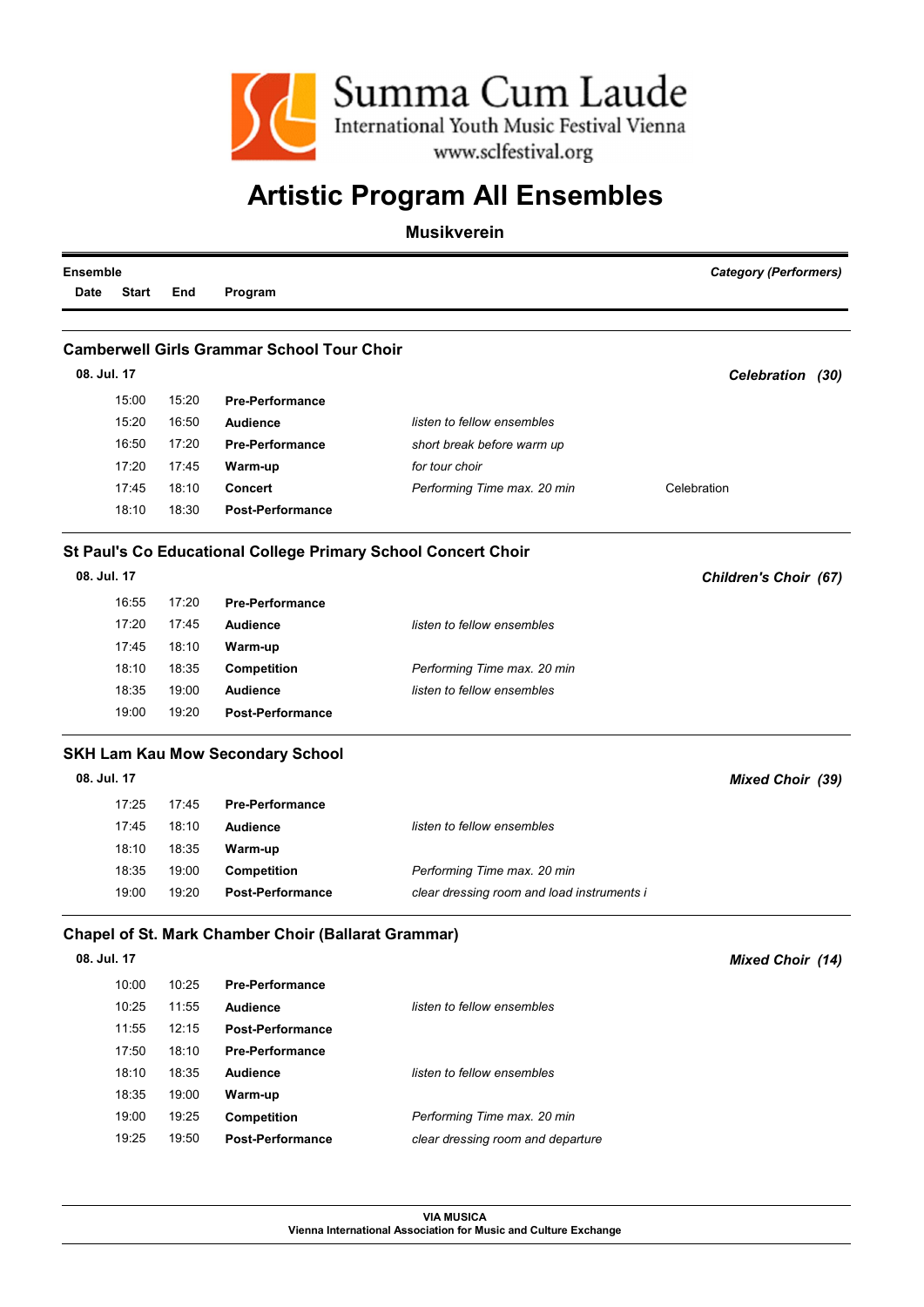

| <b>Ensemble</b> |                          |       |                                                                |                                            | <b>Category (Performers)</b> |  |  |
|-----------------|--------------------------|-------|----------------------------------------------------------------|--------------------------------------------|------------------------------|--|--|
| <b>Date</b>     | <b>Start</b>             | End   | Program                                                        |                                            |                              |  |  |
|                 |                          |       |                                                                |                                            |                              |  |  |
|                 | 08. Jul. 17              |       | <b>Johnston Heights Secondary School Choir</b>                 |                                            |                              |  |  |
|                 |                          |       |                                                                |                                            | <b>Mixed Choir (82)</b>      |  |  |
|                 | 18:10                    | 18:35 | <b>Pre-Performance</b>                                         |                                            |                              |  |  |
|                 | 18:35                    | 19:00 | <b>Audience</b>                                                | listen to fellow ensembles                 |                              |  |  |
|                 | 19:00                    | 19:25 | Warm-up                                                        |                                            |                              |  |  |
|                 | 19:25                    | 19:50 | <b>Competition</b>                                             | Performing Time max. 20 min                |                              |  |  |
|                 | 19:50                    | 20:15 | <b>Audience</b>                                                | listen to fellow ensembles                 |                              |  |  |
|                 | 20:15                    | 20:30 | <b>Post-Performance</b>                                        | clear dressing room and departure          |                              |  |  |
|                 | <b>Little Star Choir</b> |       |                                                                |                                            |                              |  |  |
|                 | 08. Jul. 17              |       |                                                                |                                            | Celebration (49)             |  |  |
|                 | 18:45                    | 19:00 | <b>Pre-Performance</b>                                         |                                            |                              |  |  |
|                 | 19:00                    | 19:25 | <b>Audience</b>                                                | listen to fellow ensembles                 |                              |  |  |
|                 | 19:25                    | 19:50 | Warm-up                                                        |                                            |                              |  |  |
|                 | 19:50                    | 20:15 | <b>Concert</b>                                                 | Performing Time max. 20 min                | Celebration                  |  |  |
|                 | 20:15                    | 20:30 | <b>Post-Performance</b>                                        |                                            |                              |  |  |
|                 |                          |       | <b>Camberwell Girls Grammar School Tour Symphony Orchestra</b> |                                            |                              |  |  |
|                 | 08. Jul. 17              |       |                                                                |                                            | Celebration (47)             |  |  |
|                 | 15:00                    | 15:20 | <b>Pre-Performance</b>                                         | Enter the Musikverein with rest of camberw |                              |  |  |
|                 | 15:20                    | 18:10 | <b>Audience</b>                                                | Listen to fellow ensembles                 |                              |  |  |
|                 | 18:10                    | 18:30 | <b>Post-Performance</b>                                        | pack up and departure                      |                              |  |  |
|                 |                          |       | St Paul's Co Educational College Primary School Music Makers   |                                            |                              |  |  |
|                 | 08. Jul. 17              |       |                                                                |                                            | Celebration (20)             |  |  |
|                 | 16:55                    | 17:20 | <b>Pre-Performance</b>                                         | enter the Musikverein with St Pauls Choir  |                              |  |  |
|                 | 17:20                    | 19:00 | <b>Audience</b>                                                | listen to fellow ensembles                 |                              |  |  |
|                 | 19:00                    | 19:20 | <b>Post-Performance</b>                                        | depart the Musikverein with St Pauls Choir |                              |  |  |
|                 |                          |       | <b>Loreto Mandeville Hall Toorak Choir</b>                     |                                            |                              |  |  |
|                 | 08. Jul. 17              |       |                                                                |                                            | Celebration (39)             |  |  |
|                 | 11:05                    | 11:25 | <b>Pre-Performance</b>                                         |                                            |                              |  |  |
|                 | 11:25                    | 13:30 | <b>Audience</b>                                                | listen to fellow ensembles                 |                              |  |  |
|                 | 13:30                    | 13:45 | <b>Post-Performance</b>                                        |                                            |                              |  |  |
|                 |                          |       |                                                                |                                            |                              |  |  |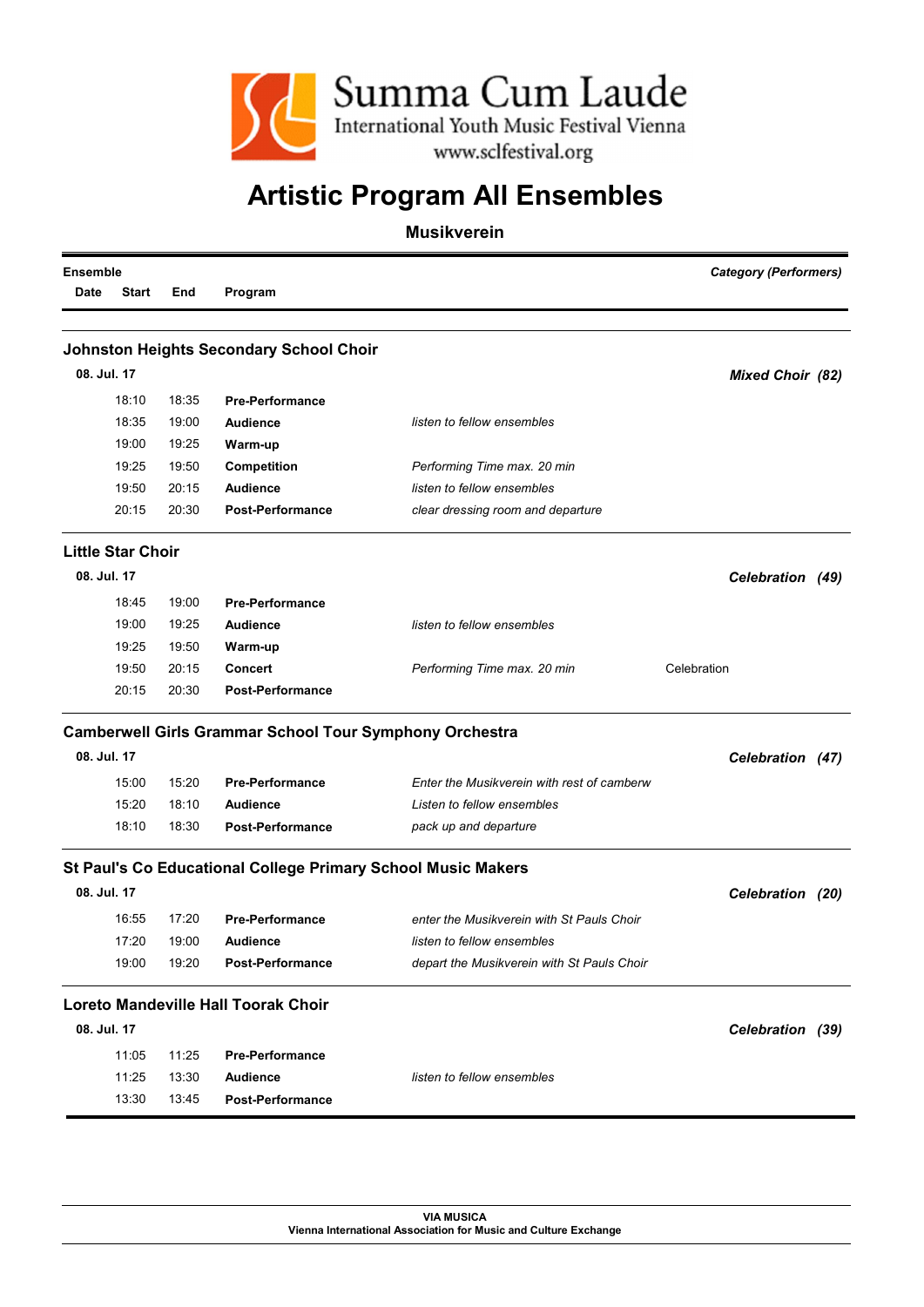

#### Musikverein

| <b>Ensemble</b><br>Date | <b>Start</b> | End   | Program                                                      |                                                               | <b>Category (Performers)</b> |
|-------------------------|--------------|-------|--------------------------------------------------------------|---------------------------------------------------------------|------------------------------|
|                         | 09.07.2017   |       |                                                              |                                                               |                              |
|                         |              |       | <b>Camberwell Girls Grammar School Tour String Orchestra</b> |                                                               |                              |
|                         | 09. Jul. 17  |       |                                                              |                                                               | Celebration (25)             |
|                         | 11:45        | 11:55 | <b>Pre-Performance</b>                                       | Enter the Musikverein with Symphony Orch                      |                              |
|                         | 11:55        | 13:55 | <b>Audience</b>                                              | listen to fellow ensembles and Cam. Symp                      |                              |
|                         | 13:55        | 14:15 | <b>Post-Performance</b>                                      | leave Musikverein with Symphony Orchestr                      |                              |
|                         |              |       | <b>Camberwell Girls Grammar School Tour Choir</b>            |                                                               |                              |
|                         | 09. Jul. 17  |       |                                                              |                                                               | Celebration (30)             |
|                         | 11:45        | 11:55 | <b>Pre-Performance</b>                                       | Enter the Musikverein with the Symphony                       |                              |
|                         | 11:55        | 13:55 | <b>Audience</b>                                              | listen to fellow ensembles and Camb. Sym                      |                              |
|                         | 13:55        | 14:15 | <b>Post-Performance</b>                                      | Departure with Symphony Orchestra                             |                              |
|                         |              |       |                                                              | St Paul's Co Educational College Primary School Concert Choir |                              |
|                         | 09. Jul. 17  |       |                                                              |                                                               | Children's Choir (67)        |
|                         | 13:30        | 13:55 | <b>Pre-Performance</b>                                       | In Dressing room with St Pauls Music Mak                      |                              |
|                         | 13:55        | 16:05 | <b>Audience</b>                                              | Listen to fellow ensembles / music makers                     |                              |
|                         | 16:05        | 16:30 | <b>Post-Performance</b>                                      | Depart Musikverein with Music Makers ens                      |                              |
|                         |              |       | <b>Master Cat Music Center Chongqing Band</b>                |                                                               |                              |
|                         | 09. Jul. 17  |       |                                                              |                                                               | Celebration (36)             |
|                         | 07:45        | 08:15 | <b>Pre-Performance</b>                                       |                                                               |                              |
|                         | 08:15        | 08:50 | Warm-up                                                      | Warm up an set up of instruments on stage                     |                              |
|                         | 08:50        | 09:25 | <b>Concert</b>                                               | Performing Time max. 25 min                                   | Celebration                  |
|                         | 09:25        | 11:10 | <b>Audience</b>                                              | listen to fellow ensembles                                    |                              |
|                         | 10:00        | 10:35 | <b>Others</b>                                                | Remove Big instruments from Stage with S                      |                              |
|                         | 11:10        | 11:35 | <b>Post-Performance</b>                                      |                                                               |                              |
|                         |              |       | Xiwai Ocarina Art Ensemble                                   |                                                               |                              |
|                         | 09. Jul. 17  |       |                                                              |                                                               | Celebration (31)             |
|                         | 08:15        | 08:50 | <b>Pre-Performance</b>                                       |                                                               |                              |
|                         | 08:50        | 09:25 | Warm-up                                                      |                                                               |                              |
|                         | 09:25        | 10:00 | Concert                                                      | Performing Time max. 20 min                                   |                              |
|                         | 10:00        | 10:35 | Post-Performance                                             |                                                               |                              |
|                         | 10:35        | 11:55 | <b>Audience</b>                                              | listen to fellow ensembles                                    |                              |

VIA MUSICA Vienna International Association for Music and Culture Exchange

11:55 12:15 Post-Performance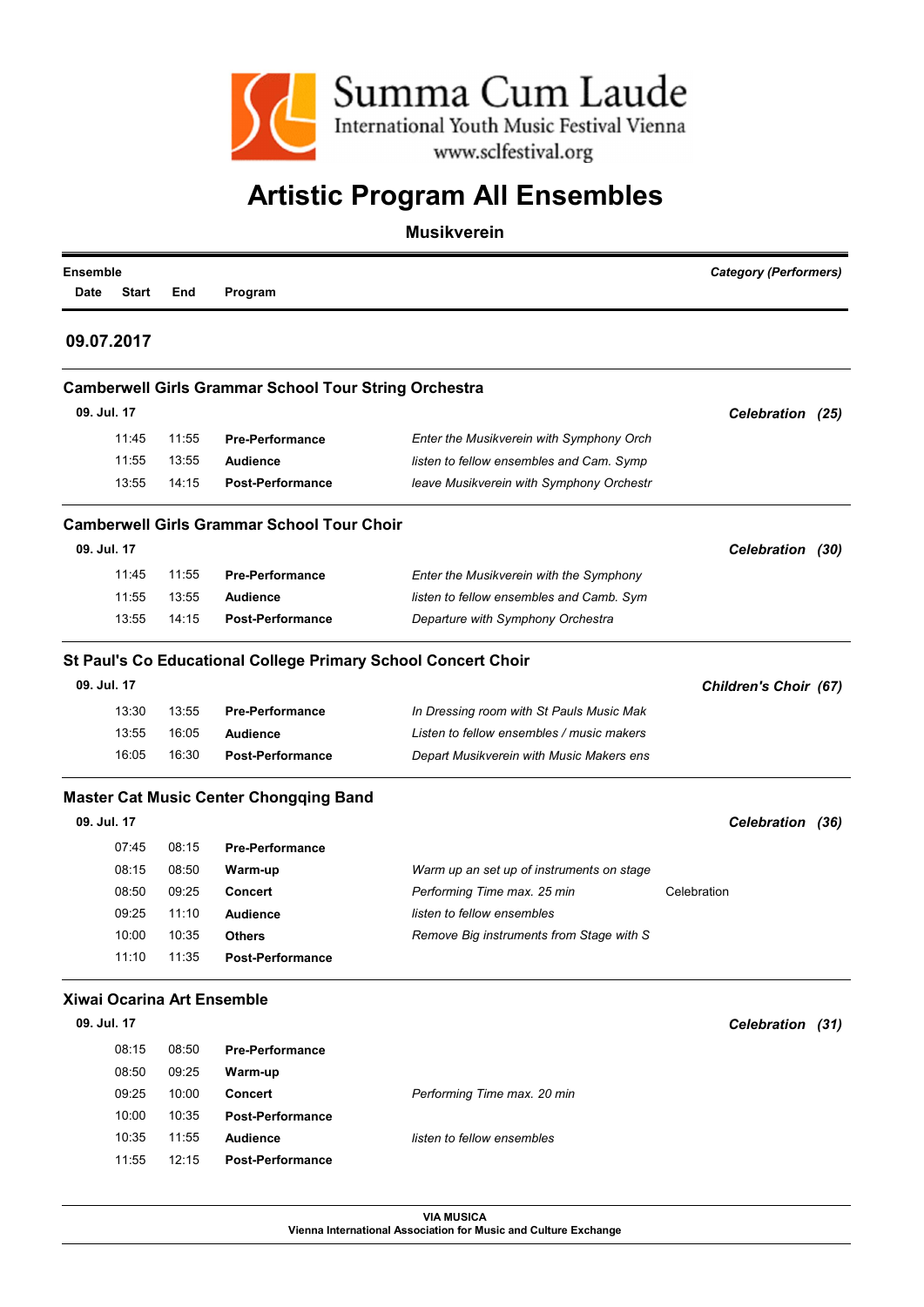

#### Musikverein

| <b>Category (Performers)</b> |                                            |                                             |       | <b>Ensemble</b>      |
|------------------------------|--------------------------------------------|---------------------------------------------|-------|----------------------|
|                              |                                            | Program                                     | End   | <b>Start</b><br>Date |
|                              |                                            |                                             |       |                      |
|                              |                                            | Osaka Toin High School Symphonic Band       |       |                      |
| Symphonic Band (161)         |                                            |                                             |       | 09. Jul. 17          |
|                              |                                            | <b>Pre-Performance</b>                      | 08:50 | 08:15                |
|                              | listen to fellow ensembles                 | <b>Audience</b>                             | 10:00 | 08:50                |
|                              | stage set-up for big instruments           | Warm-up                                     | 10:35 | 10:00                |
|                              | Performing Time max. 25 min                | <b>Competition</b>                          | 11:15 | 10:35                |
|                              | listen to fellow ensembles                 | <b>Audience</b>                             | 11:55 | 11:15                |
|                              |                                            | <b>Post-Performance</b>                     | 12:20 | 11:55                |
|                              | put instruments in busses                  | Pack-up                                     | 12:35 | 12:20                |
|                              | get percussion from stage, or earlier      | Pack-up                                     | 12:50 | 12:35                |
|                              |                                            | <b>Pacific Symphony Youth Wind Ensemble</b> |       |                      |
| Symphonic Band (71)          |                                            |                                             |       | 09. Jul. 17          |
|                              |                                            | <b>Pre-Performance</b>                      | 09:25 | 08:55                |
|                              | listen to fellow ensembles                 | <b>Audience</b>                             | 10:00 | 09:25                |
|                              |                                            |                                             |       |                      |
|                              | of bis instruments on stage guided by SCL  | Set-up                                      | 10:35 | 10:00                |
|                              |                                            | Warm-up                                     | 11:15 | 10:35                |
|                              | Performing Time max. 25 min                | Competition                                 | 11:55 | 11:15                |
|                              | listen to fellow ensembles                 | <b>Audience</b>                             | 12:35 | 11:55                |
|                              | +get instruments from Stage with SCL Staff | <b>Post-Performance</b>                     | 12:50 | 12:35                |
|                              |                                            |                                             |       |                      |
| Symphonic Band (35)          |                                            | The Kiryat Ono Youth Concert Band           |       | 09. Jul. 17          |
|                              | Stage Set up for Percussions from 10:00-1  | <b>Pre-Performance</b>                      | 10:35 | 09:50                |
|                              | listen to fellow ensembles                 | <b>Audience</b>                             | 11:15 | 10:35                |
|                              |                                            | Warm-up                                     | 11:55 | 11:15                |
|                              | Performing Time max. 25 min                | Competition                                 | 12:35 | 11:55                |
|                              | time to remove percussions from stage      | <b>Others</b>                               | 12:50 | 12:35                |
|                              | listen to fellow ensembles                 | <b>Audience</b>                             | 13:25 | 12:50                |

#### Camberwell Girls Grammar School Tour Symphony Orchestra

| 09. Jul. 17 |       |                         |                             | <b>Celebration</b><br>(47) |
|-------------|-------|-------------------------|-----------------------------|----------------------------|
| 11:45       | 12:15 | <b>Pre-Performance</b>  |                             |                            |
| 12:15       | 12:50 | Warm-up                 |                             |                            |
| 12:50       | 13:25 | <b>Concert</b>          | Performing Time max. 25 min | Celebration                |
| 13:25       | 13:55 | <b>Audience</b>         | listen to fellow ensembles  |                            |
| 13:55       | 14:15 | <b>Post-Performance</b> |                             |                            |

VIA MUSICA

Vienna International Association for Music and Culture Exchange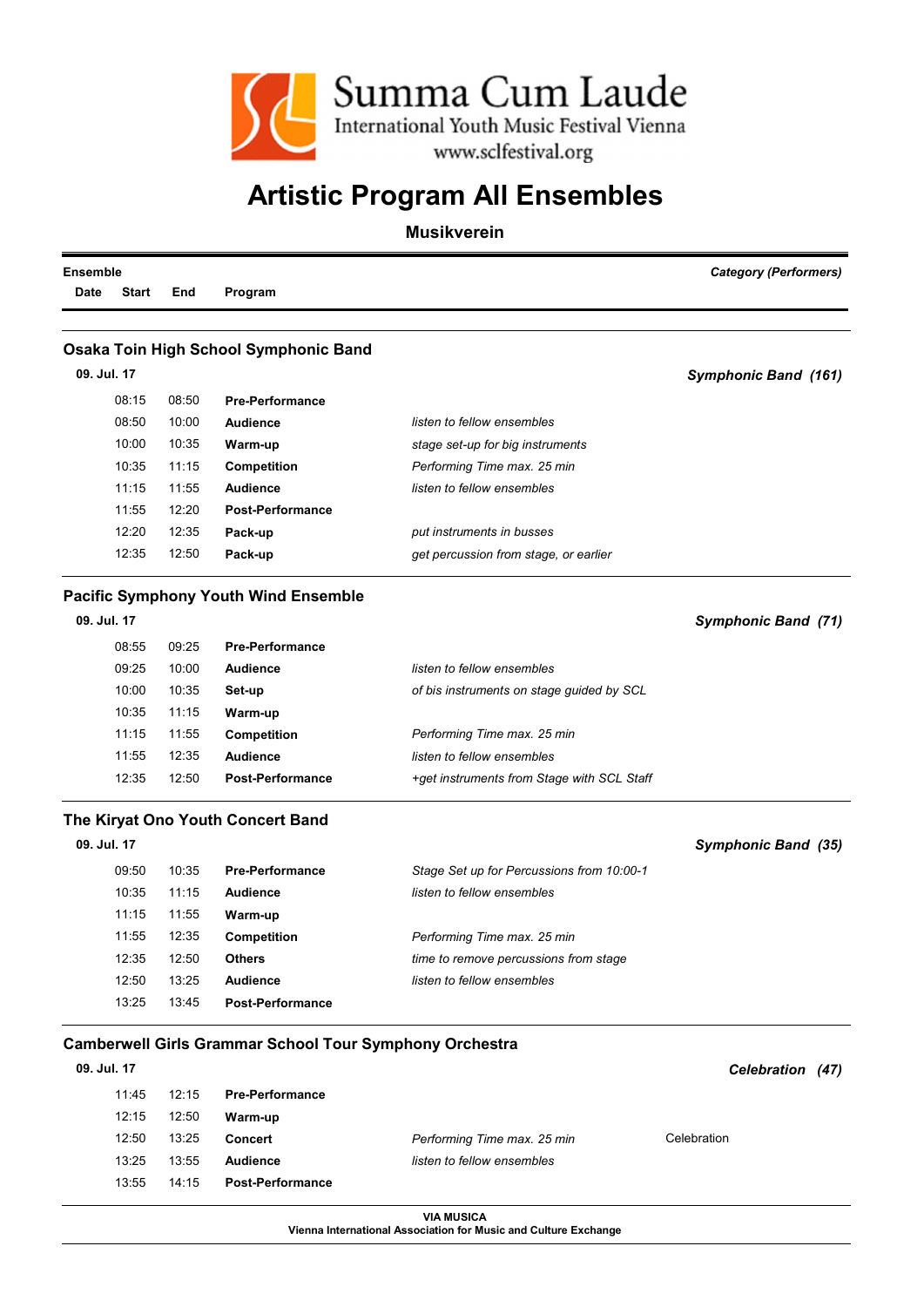

| <b>Ensemble</b> |              |       |                                              |                                                               | <b>Category (Performers)</b> |  |  |
|-----------------|--------------|-------|----------------------------------------------|---------------------------------------------------------------|------------------------------|--|--|
| <b>Date</b>     | <b>Start</b> | End   | Program                                      |                                                               |                              |  |  |
|                 |              |       |                                              |                                                               |                              |  |  |
|                 |              |       |                                              | Kang Chiao International School Orchestra - East China Campus |                              |  |  |
| 09. Jul. 17     |              |       |                                              |                                                               | Celebration (63)             |  |  |
|                 | 12:25        | 12:50 | <b>Pre-Performance</b>                       |                                                               |                              |  |  |
|                 | 12:50        | 13:25 | Warm-up                                      |                                                               |                              |  |  |
|                 | 13:25        | 13:55 | <b>Concert</b>                               | Performing Time max. 25 min                                   | Celebration                  |  |  |
|                 | 13:55        | 15:40 | <b>Audience</b>                              | listen to fellow ensembles; including stage                   |                              |  |  |
|                 | 15:40        | 16:00 | <b>Post-Performance</b>                      |                                                               |                              |  |  |
|                 |              |       | Abbotsleigh Chamber Choir & String Orchestra |                                                               |                              |  |  |
| 09. Jul. 17     |              |       |                                              |                                                               | Celebration (52)             |  |  |
|                 | 12:30        | 12:50 | <b>Pre-Performance</b>                       |                                                               |                              |  |  |
|                 | 12:50        | 13:25 | <b>Audience</b>                              | listen to fellow ensembles                                    |                              |  |  |
|                 | 13:25        | 13:55 | Warm-up                                      |                                                               |                              |  |  |
|                 | 13:55        | 14:35 | <b>Concert</b>                               | Performing Time max. 25 min                                   | Celebration                  |  |  |
|                 | 14:35        | 15:00 | <b>Post-Performance</b>                      |                                                               |                              |  |  |
|                 |              |       |                                              | St Paul's Co Educational College Primary School Music Makers  |                              |  |  |
| 09. Jul. 17     |              |       |                                              |                                                               | Celebration (20)             |  |  |
|                 | 13:30        | 13:55 | <b>Pre-Performance</b>                       |                                                               |                              |  |  |
|                 | 13:55        | 14:35 | <b>Audience</b>                              | listen to fellow ensembles                                    |                              |  |  |
|                 | 14:35        | 15:00 | Warm-up                                      | warm up and stage set up guided by the sc                     |                              |  |  |
|                 | 15:00        | 15:40 | <b>Concert</b>                               | Performing Time max. 20 min                                   | Celebration                  |  |  |
|                 | 15:40        | 16:05 | <b>Audience</b>                              | listen to fellow ensembles                                    |                              |  |  |
|                 | 16:05        | 16:30 | <b>Post-Performance</b>                      |                                                               |                              |  |  |
|                 |              |       | <b>Loreto Mandeville Hall Toorak Choir</b>   |                                                               |                              |  |  |
| 09. Jul. 17     |              |       |                                              |                                                               | Celebration (39)             |  |  |
|                 | 13:30        | 13:55 | <b>Pre-Performance</b>                       |                                                               |                              |  |  |
|                 | 13:55        | 14:35 | Audience                                     | listen to fellow ensembles, short break befo                  |                              |  |  |
|                 | 14:35        | 15:00 | <b>Break</b>                                 |                                                               |                              |  |  |
|                 | 15:00        | 15:25 | Warm-up                                      |                                                               |                              |  |  |
|                 | 15:25        | 15:40 | <b>Break</b>                                 |                                                               |                              |  |  |
|                 | 15:40        | 16:05 | <b>Concert</b>                               | Performing Time max. 20 min                                   | celebration                  |  |  |
|                 | 16:05        | 16:30 | <b>Post-Performance</b>                      |                                                               |                              |  |  |
|                 |              |       |                                              |                                                               |                              |  |  |